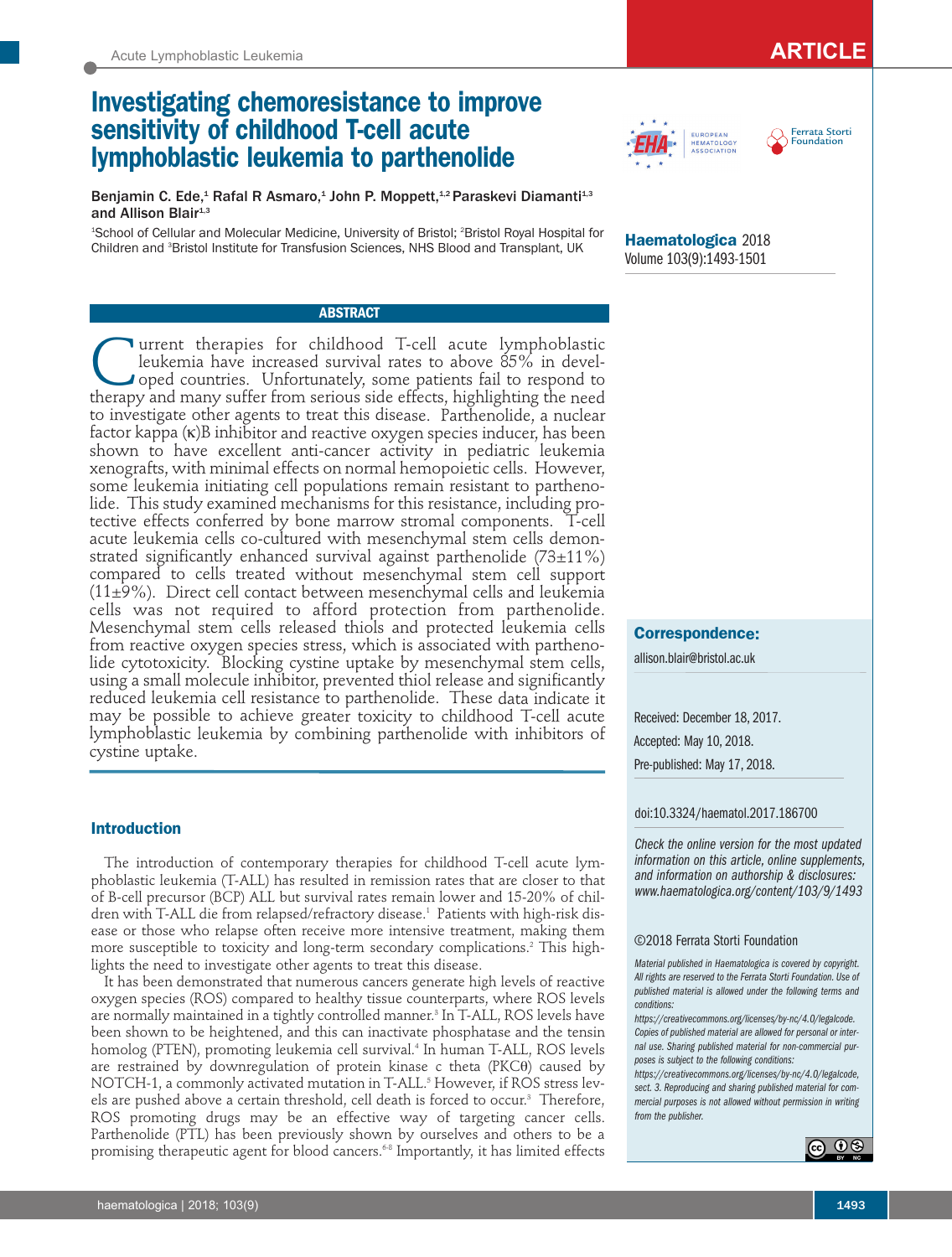# Table 1. Patients' sample characteristics.

| Patient N.      | <b>Karyotype</b>                   | <b>Sex</b> | Age (years) | <b>Disease status at biopsy</b> | <b>MRD risk status</b> <sup>a</sup> |
|-----------------|------------------------------------|------------|-------------|---------------------------------|-------------------------------------|
|                 | 46XY                               | M          |             | Diagnosis                       | Risk                                |
| $\overline{2}$  | t(1;14)                            | M          | 3           | Diagnosis                       | <b>Risk</b>                         |
| 3               | 46XY                               | M          | 17          | Diagnosis                       | High                                |
| $\overline{4}$  | t(8;14)                            | M          | 3           | Diagnosis                       | Low                                 |
| ć               | $t(11;14)$ , add $(17)$            | M          |             | Relapse                         | High                                |
| $6\phantom{.}6$ | Runx1 rearr                        | M          | 3           | Diagnosis                       | N/A                                 |
|                 | 46XY                               | M          |             | Diagnosis                       | Low                                 |
| 8               | add $(4)$ , add $(9)$              | M          | 14          | <b>Diagnosis</b>                | High                                |
| 9               | del $(4)$ , del $(9)$              | M          |             | Diagnosis                       | Low                                 |
| 10              | add $(7)$ , add $(9)$ , add $(14)$ | M          |             | Diagnosis                       | Low                                 |

All patients treated on UKALL2011 protocol, except patients 3,5 and 8 who were treated on UKALL 2003. Minimal residual disease (MRD) risk status at Day 29, on respective treatment protocols. N: number; M: male.

on normal cells at the doses required to kill cancer cells. PTL can target cancer cells *via* numerous mechanisms, such as inhibition of nuclear factor (κ)B, p53 activation and ROS stress.<sup>6,7</sup> However, the mechanism of PTL toxicity to T-ALL has not been defined.

Parthenolide has been shown to be very effective against childhood T-ALL *in vivo*, with elimination of the disease and restoration of murine hemopoiesis in NOD.Cg-*PrkdcscidIl2rtm1Wjl/SzJ* (NSG) mice.8 However, in mice engrafted with different leukemia initiating cell populations from 2 of 9 T-ALL cases, disease progression was delayed rather than eliminated, indicating variable sensitivity of certain subpopulations to PTL. Reasons for the differences in sensitivity may be due to the effect of the *in vivo* microenvironment. Bone marrow (BM) stromal cells release cysteine for uptake by chronic lymphocytic leukemia (CLL) cells, driving anti-oxidative glutathione synthesis, which provides protection against ROS generating chemotherapeutic agents, such as fludarabine and oxiplatin.9

Mesenchymal stem cells (MSC) are key constituents of the BM microenvironment and have been shown to enhance protection against certain drugs in T-ALL cell lines<sup>10</sup> and primary samples from patients with B-ALL, acute myeloid leukemia (AML) and CLL.<sup>9,11-13</sup> Co-culture of T-ALL cell lines with MSC enhanced resistance to the anthracycline idarubicin.10 However, the role of ROS in stromal cell mediated protection in childhood ALL has not been reported. As we had previously reported resistance to PTL in T-ALL cases, in this study the cytotoxic and ROS inducing effects of the drug on primary T-ALL cells in the presence of MSC were examined to increase our understanding of PTL resistance.

#### **Methods**

#### **T-ALL and normal samples**

Bone marrow samples from 10 children, aged 2-17 years (median 5 years), diagnosed with T-ALL at presentation or relapse were collected with informed consent and approval of University Hospitals Bristol NHS Trust and London Brent Research Ethics Committee (Table 1). Mononuclear cells (MNC) were separated *via* density gradient centrifugation using Ficoll-Hypaque (Sigma-Aldrich, Gillingham, UK). MNC were sus-

pended in 90% fetal calf serum (FCS, Thermo Scientific, Paisley, UK) and 10% dimethyl sulfoxide (DMSO, Origen Biomedical, Solihull, UK) and stored in liquid nitrogen prior to use. Samples from patients with a range of karyotypic abnormalities, diagnostic age and minimal residual disease (MRD) status were investigated.

Bone marrow from a consenting healthy donor was used as a source of MSC. See the *Online Supplementary Appendix* for full details of MSC expansion and characterization.

#### **Cytotoxicity assays**

T-cell acute lymphoblastic leukemia cells were plated in duplicate (for each drug concentration tested) at  $1.2x10^5$  cells/mL in RPMI 1640 medium (Sigma-Aldrich) containing 20% FCS, 1% Lglut and 1% Pen/Strep, hereafter referred to as suspension medium. Drugs used for assays were: PTL (Enzo Life Sciences, Exeter, UK) at 1-10 μM, N-acetyl cysteine (NAC, Sigma-Aldrich) at 15 mM and 30 μM, and sulfasalazine (SSZ, Sigma-Aldrich) at 300 µM, all prepared in suspension medium. For co-culture experiments, 5x104 MSC/mL were seeded per well and left to adhere for 24 hours (h). MSC medium was removed and replaced with suspension media containing  $1x10^5$  T-ALL cells/mL. T-ALL cells were left to settle for 1 h and then treated with 10 μM PTL with or without 300 μM SSZ, for 24 h. After treatment, non-adherent cells were removed and stained with annexin-V conjugated to fluorescein isothiocyante (Miltenyi Biotec) for 10 minutes (min). Cells were washed and stained with propidium iodide (PI, Miltenyi Biotec) prior to flow cytometric analysis. See *Online Supplementary Figure S1* for details.

For transwell separation experiments,  $1x10^5$  MSC/mL were seeded per well in MSC media and left to adhere for 24 h. MSC medium was removed and replaced with suspension medium. T-ALL cells were seeded at 2x10<sup>5</sup> cells/mL onto Costar Transwell inserts (0.4 μM pore size, Corning Life Sciences, Ewloe, UK) above the adherent MSC. T-ALL cells were left to settle for 1 h and then treated with PTL with or without SSZ for 24 h. After treatment, cells in transwell inserts were removed and viability was assessed by flow cytometry, as above.

#### **Reactive oxygen species detection**

Cells were treated with 5 μM of the redox sensitive probe 5- (and-6)-chloromethyl-2',7'-dichlorodihydrofluorescein diacetate (CM-H2DCFDA, Thermo Fisher Scientific) for 30 min at 37°C. Cells were treated with PTL, then immediately analyzed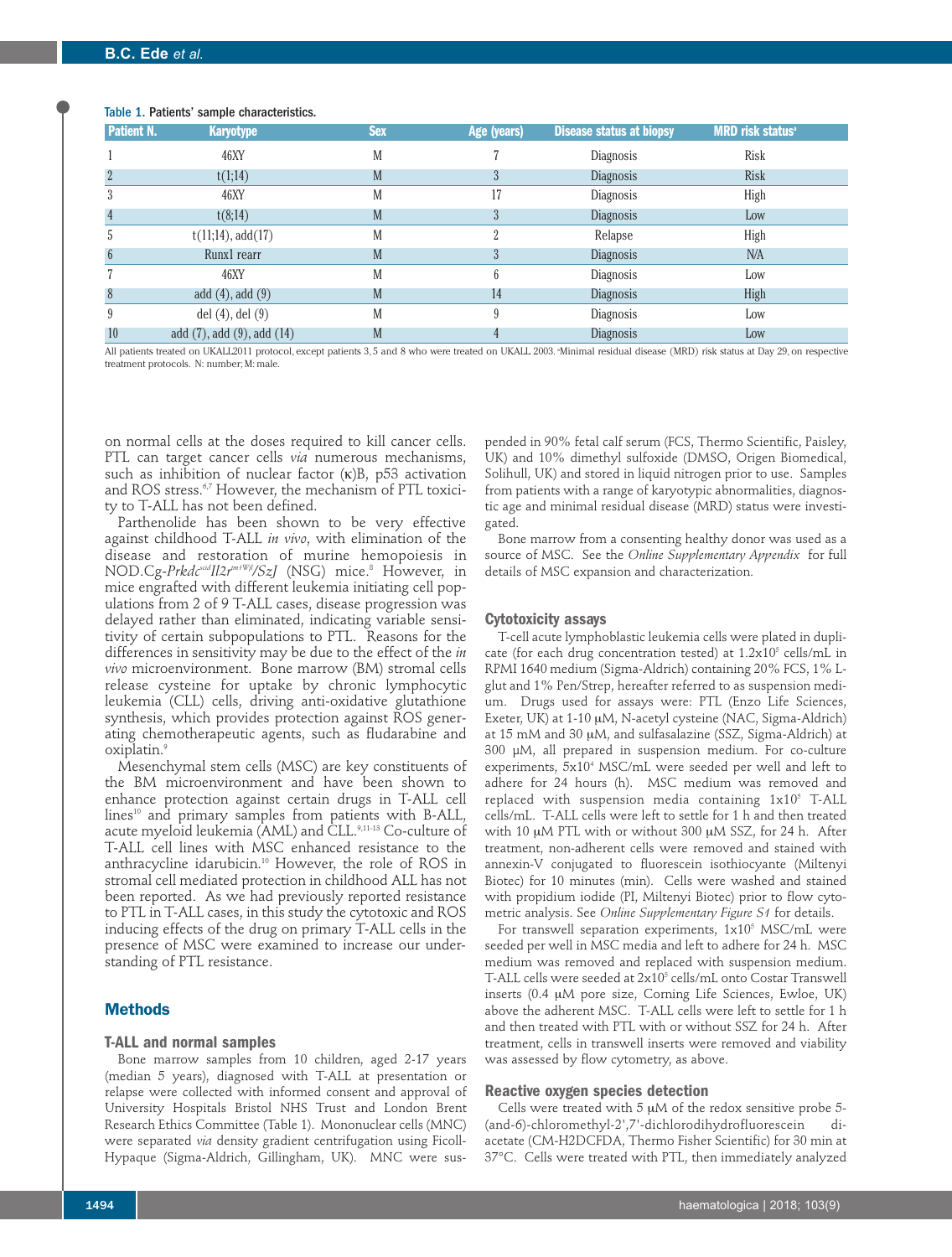



Figure 1. Parthenolide (PTL) induces changes in reactive oxygen species (ROS) and reduced glutathione (rGSH) levels can be reversed by N-acetyl cysteine (NAC). (A) T-cell acute lymphoblastic leukemia (T-ALL) samples (patients 1, 3, 5, and 9) were pre-incubated with the ROS sensitive probe CMH2DCFDA and ROS accumulation was measured in live cells over 90 minutes by flow cytometry in response to 10 μM PTL or with PTL+15 mM NAC. Fold change in median fluorescence intensity (MFI) compared to untreated cells is shown; data represent mean ± Standard Deviation (SD). Asterisks represent significant differences between PTL and PTL+15 mM NAC. (B) Dose response curve of patient samples 2, 5, 8, and 10 that had been treated with PTL only (1-10 μM), PTL+30 μM NAC, or PTL+15mM NAC; data represent mean±SD. Top row of asterisks represent significant differences between PTL alone *versus* PTL+15mM NAC; bottom row of asterisks represent significant differences between PTL alone *versus* PTL+30 μM NAC. (C) GSH levels were measured in T-ALL samples (patients 1-9) after treatment with PTL (10 μM) for 1 hour and compared with those in untreated cells. Symbols represent the mean % change from untreated cells in replicate samples. Each symbol represents an individual patient (see *Online Supplementary Figure S1* for patient symbol key). Lines represent median and interquartile range. Results were analyzed by two-way ANOVA (A and B) or paired *t*-test (C). \**P*≤0.05, \*\**P*≤0.01, \*\*\**P*≤0.001, \*\*\*\**P*≤0.0001.

over a 90 min period by staining with PI and measuring the median fluorescence intensity (MFI) of the ROS probe by flow cytometry.

**PTL** treated

# **Reduced glutathione detection**

**Untreated** 

The level of reduced glutathione (rGSH) was detected using the GSH/GSSG-Glo luminescence assay using a plate reader (GloMax, both Promega, Chilworth, UK). Levels of rGSH were quantified in 2x10<sup>4</sup> live T-ALL cells either untreated or treated with 10 μM PTL for 1 h.

# **Thiol detection**

 $\Omega$ 

The thiol concentration in media was detected using a 5,5′ dithiobis-(2-nitrobenzoic) (DTNB) assay. MSC were plated at 5x104 cells/mL per well in MSC medium and allowed to adhere for 24 h. MSC medium was replaced with suspension medium and left for 24 h. Subsequently, 25 μL of MSC conditioned suspension medium was removed and mixed with 100 μL TRIS buffer (0.1M) and 25 μL DTNB (2.5mM, Sigma-Aldrich) solution. The reaction was left for 10 min at room temperature, then the absorbance read at 412nm. The concentration of thiols was quantified using a linear regression equation of the standard curve generated from the absorbance of known standards of cysteine.

#### **Cysteine transporter, xCT, knockdown in MSC**

Higher thiol levels are a feature of cysteine, which is usually synthesized using a specialized amino acid transport system, known as the xc- system. To investigate whether knockdown of the cysteine transporter, xCT, in MSC affected thiol production small interfering RNAs (siRNAs) for xCT and a non-coding

scramble control were transfected into MSC with Lipofectamine 3000 (all Thermo Fisher Scientific) using 20nM siRNA. MSC were plated at 5x10<sup>4</sup> cells/mL per well in MSC media, without Pen/Strep, containing siRNA for 24 h. MSC media was completely removed and replaced with DMEM containing 10% FCS for 24 h. To assess xCT knockdown, mRNA and protein were harvested using a PARIS kit (Thermo Fisher Scientific). (See *Online Supplementary Appendix* for details.)

### **Statistical analysis**

Full details of statistical analyses are provided in the *Online Supplementary Appendix*.

#### **Results**

#### **Cytotoxicity is linked to changes in ROS and GSH**

Eight of 10 samples responded to treatment with PTL, with a median half-maximal inhibitory concentration (IC<sub>50</sub>) of 7.6  $\mu$ M (range 2.6-10.0  $\mu$ M). The highest dose of PTL reduced the viability of samples to an average of 30±18% compared to untreated cells (*Online Supplementary Figure S2A*). Two cases (patients 3 and 9) were relatively resistant to PTL with viabilities remaining above 55% at the highest dose tested (*Online Supplementary Figure S2B*). To measure ROS levels, cells from 4 samples were pre-incubated with the ROS sensitive probe CM H2DCFDA and then treated with PTL. After 30 min, the level of ROS stress was significantly higher in PTL treated cells and it was 5-fold higher than untreated cells after 90 min (*P*≤0.02) (Figure 1A). Addition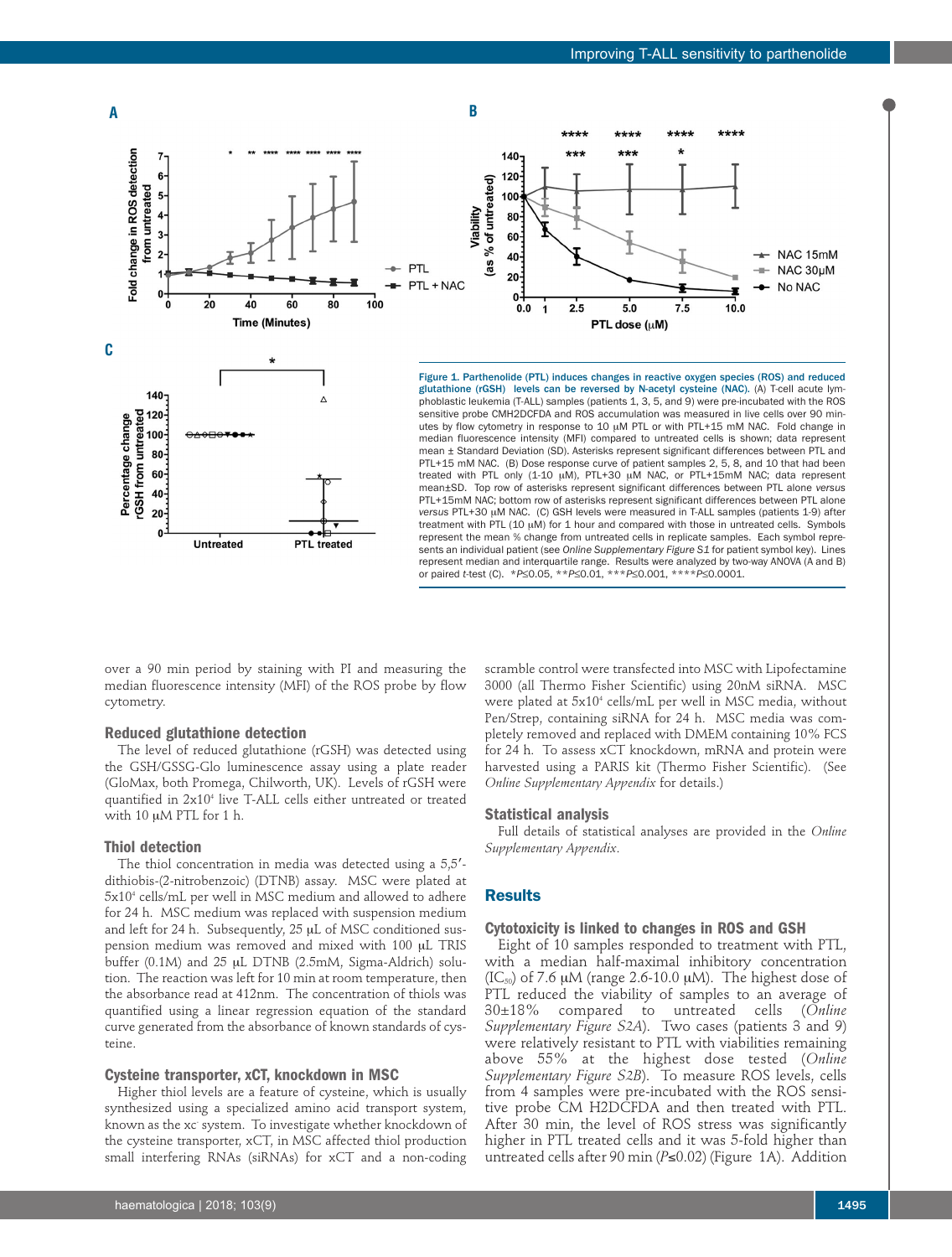# **B.C. Ede** *et al.*



Figure 2. Mesenchymal stem cells (MSC) protect T-cell acute lymphoblastic leukemia (T-ALL) cells from parthenolide (PTL)-induced cell death, reactive oxygen species (ROS) stress and decreased reduced glutathione (rGSH) levels. (A) The viability of T-ALL samples  $(patients 1, 2, 5, 6, and 10)$ after 24 hours (h) of PTL treatment (10 μM) with or without MSC in direct contact and in transwells. (B) ROS levels in patient samples 2, 5, 6, 9, and 10 after 1 h PTL treatment (10 μM) with or without MSC. (C) The concentration of rGSH in patient samples 2, 5, 6, 9, and 10 after 1 h PTL treatment (10 μM) with or without MSC. Symbols represent the average value in replicate samples. Each symbol represents an individual patient. Lines represent median and interquartile range. (D) Increase in thiol concentration in media from MSC culture after 24 h compared to blank media (n=6). Thiol concentrations were derived from the standard curve of known cysteine levels. Results were analyzed by one-way ANOVA (A-C) or paired *t*-test (D). \**P*≤0.05, \*\**P*≤0.01, \*\*\**P*≤0.001.

of the antioxidant NAC to PTL treated cells caused a complete block in PTL induced ROS stress over the 90-min period (*P*≤0.02) (Figure 1A). NAC (15 mM) reversed PTL induced cytotoxicity, even at the highest dose (10 μM), where T-ALL cells retained a viability of 110±22% compared to  $6±3\%$  in cells treated with PTL alone ( $P≤0.0001$ ) (Figure 1B). A lower dose of NAC, 30 μM, also significantly reduced PTL cytotoxicity (*P*≤0.01), increasing the IC<sub>50</sub> from 2.3 μM to 5.7 μM. As a further measure of oxidative changes, the levels of the anti-oxidative molecule rGSH were measured in PTL treated cells from samples 1-9. The levels of rGSH detected after 1 h were significantly lower in PTL treated cells with a median of 12% (range 0-58%) compared to untreated cells (*P*=0.02) (Figure 1C). rGSH levels were higher in the PTL resistant cases (patients 3 and 9).

#### **MSC protection from PTL and ROS stress**

Mesenchymal stem cells generated from normal BM cells were highly positive for MSC associated markers; CD73 (99±0.3%), CD105 (90±3%), CD90 (99±0.2%) with low expression of hemopoietic cell markers CD45 (0.3%±0.2%) and CD34 (0.6±0.5%). MSC protected T-ALL cells from the cytotoxic effects of PTL (78% median survival, range 57-84) in co-culture compared to 8% (range 2-26%) without MSC (*P*=0.002) (Figure 2A). When T-ALL cells were seeded onto transwell inserts to prevent direct cell contact with MSC, median survival following treatment (58%, range 20-71%) was significantly higher compared to cells treated without MSC support (*P*=0.03). However, T-ALL survival in transwell cultures was lower than cells in direct contact with MSC (*P*=0.02) (Figure 2A). To ascertain whether this MSC conferred resistance to PTL is retained on removal from the supportive environment, T-ALL cells that had been pre-conditioned with MSC for 24 h were treated with PTL without further MSC support. Pre-conditioned cells showed some evidence for enhanced survival compared to cells without conditioning with an increase in  $IC_{50}$  from 2.6 to 3.3 µM. The increase in PTL resistance in MSC conditioned cells was modest but significant (*P*=0.04) (*Online Supplementary Figure S3*).

As ROS levels are associated with PTL cytotoxicity, the ability of MSC to modulate ROS levels was investigated. T-ALL cells conditioned with MSC had significantly lower levels of ROS stress, (ROS MFI 234, range 67-380), compared to those without MSC conditioning (313, range 156- 506; *P*=0.02) (Figure 2B). When T-ALL cells were treated with PTL, ROS levels were significantly increased in both MSC conditioned (*P*=0.04) and unconditioned (*P*=0.01) cells. However, the ROS levels following PTL treatment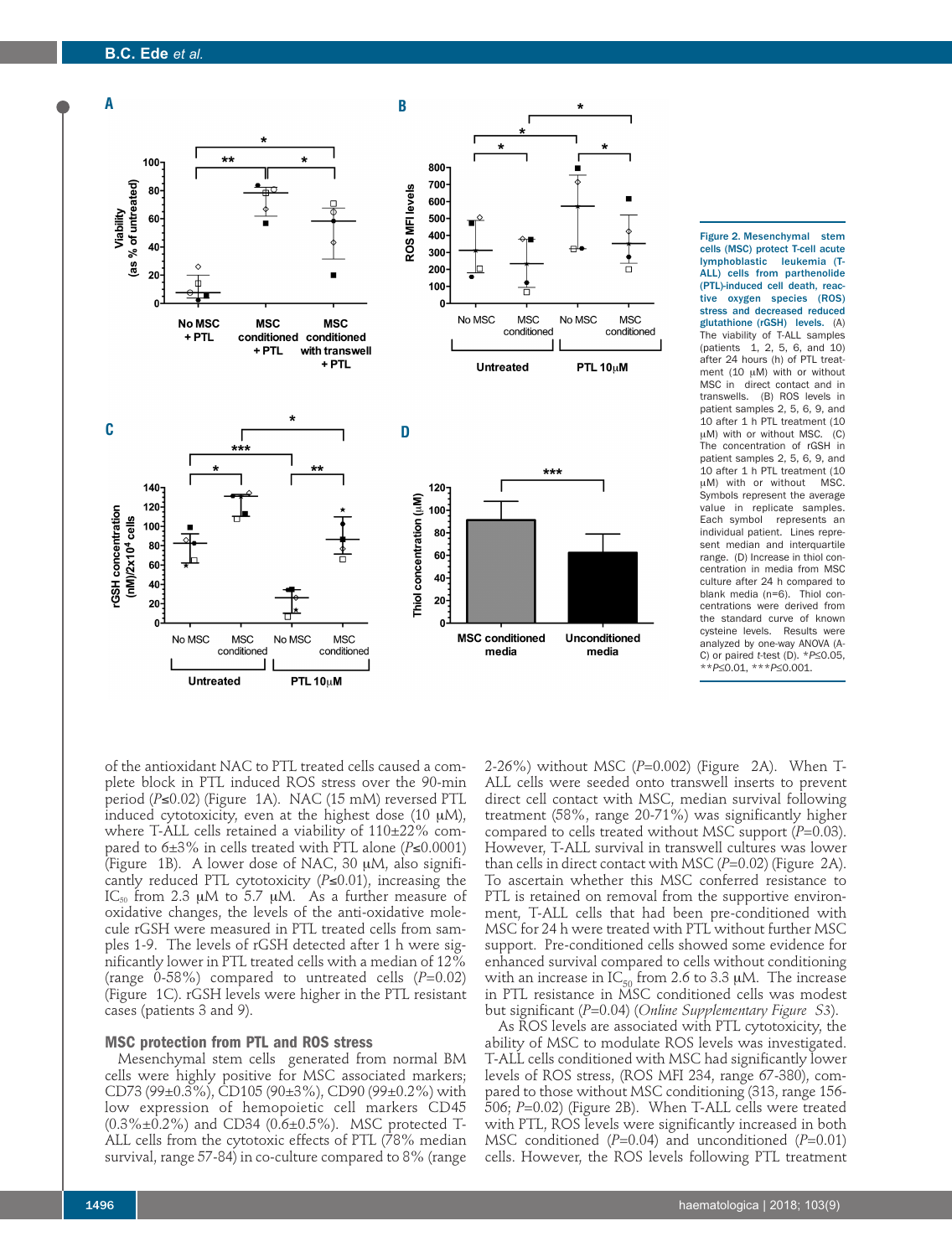protective effects of mesenchymal stem cells (MSC). (A) Viability of acute lymphoblastic leukemia (ALL) samples (patients 2, 5, 6, 9, and 10) treated with PTL (10 μM), SSZ (300 μM) or a combination of both agents for 24 hours (h) with or without MSC. (B) Viability of samples (patients 1, 2, 5, 6, and 10) following 24-h exposure to PTL (10 μM) or a combination of PTL with SSZ (300 μM) separated from MSC by transwell inserts. Symbols represent the average viability in replicate samples. Each symbol represents an individual patient. Lines represent median and interquartile range. (C) Thiol concentration in media following incubation with MSC with or without SSZ treatment (n=4). Data represent mean±Standard Deviation. Results were ana-lyzed by one-way ANOVA (A) or paired *t*-test (B and C). \**P*≤0.05, \*\**P*≤0.01.

Figure 3. Combination of parthenolide (PTL) with sulfasalazine (SSZ) overcomes

**MSC conditioned** 

with transwell

 $+$  PTL  $+$  SSZ

 $100 -$ 

80

60

40

20

O

**MSC** conditioned

with transwell

 $+$  PTL

Viability<br>(as % of untreated)

were significantly lower in MSC conditioned cells (353, range 200-617) compared to those cultured without MSC (573, range 321-796; *P*=0.05) (Figure 2B).

media

To examine whether these observed protective effects were specific to MSC, T-ALL cells were co-cultured on BM stromal cells and fibroblasts. PTL toxicity was reduced in co-cultures containing stromal cells and fibroblasts but not to the same extent as cultures containing MSC (*Online Supplementary Figure S4A*). T-ALL cells conditioned with stroma had similar ROS levels to those conditioned with MSC. ROS levels in cells cultured on fibroblasts were similar to those observed in unsupported cultures (*Online Supplementary Figure S4B*).

Parthenolide is known to lower rGSH levels in leukemia cells, therefore the ability of MSC to modulate this effect was examined. T-ALL cells conditioned with MSC had significantly higher levels of rGSH (median 131nM, range 108-135nM) compared to those without conditioning (82nM, range 60-99nM; *P*=0.03). Following PTL treatment, rGSH levels were significantly decreased in both MSC conditioned (*P*=0.04) and unconditioned (*P*=0.0003) cells, indicating reduced anti–oxidant activity. However, rGSH levels were still higher in MSC conditioned cells (median 87nM, range 66-117nM) compared to those without MSC conditioning (26nM, range 7-35nM; *P*=0.01) (Figure 2C).

As cysteine is crucial for GSH synthesis in leukemia, it is possible that MSC release cysteine into the surrounding media, thereby moderating the anti-oxidant effects of PTL. A thiol detection assay was used, since cysteine contains a free thiol group, to investigate cysteine release. Thiol concentrations were significantly higher in media removed from MSC cultures (91±17 μM) compared to

#### **Blocking thiol release overcomes protective effect**

background media levels (62±17 μM; *P*=0.0002), representing a 1.5-fold increase over background (Figure 2D).

The thiol functional group plays a major role in intracellular anti-oxidant defenses. Cysteine residues eliminate ROS, usually by converting them to  $2H_2O$  or  $H_2O$  and  $O_2$ , and reduce oxidized protein thiols.14 SSZ, an inhibitor of the cystine uptake antiporter xc- , was used to inhibit cystine uptake and block subsequent cysteine generation and release in MSC, to determine what effect this would have on the protection conferred by MSC. The combination of PTL and SSZ significantly reduced the median viability of T-ALL cells with MSC conditioning to 38% (range 11- 42%) compared to PTL (71%, range 59-95%; *P*=0.002) or SSZ alone (88%, range 69-109%; *P*=0.04) (Figure 3A). The treatment combination reduced viabilities to levels comparable to those observed in cells treated with both agents without MSC conditioning (16%, range 5-24%). In the absence of MSC, SSZ had low cytotoxicity (92% median survival, range 77-102%) and when combined with PTL there was no significant difference in toxicity compared to PTL alone  $(P=0.9)$ . Addition of PTL+ SSZ to T-ALL cells conditioned with BM stroma or fibroblasts also reduced leukemia cell survival, although to a lesser extent (*Online Supplementary Figure S4C*). Interestingly, the effects of combining these agents were more remarkable in samples that were relatively resistant to PTL. Fiftysix percent of cells from patient 9 survived treatment with PTL, but viability was reduced to only 6% when PTL was combined with SSZ. Leukemia burden in NSG mice engrafted with this sample was significantly reduced when treated with PTL and SSZ compared to placebos

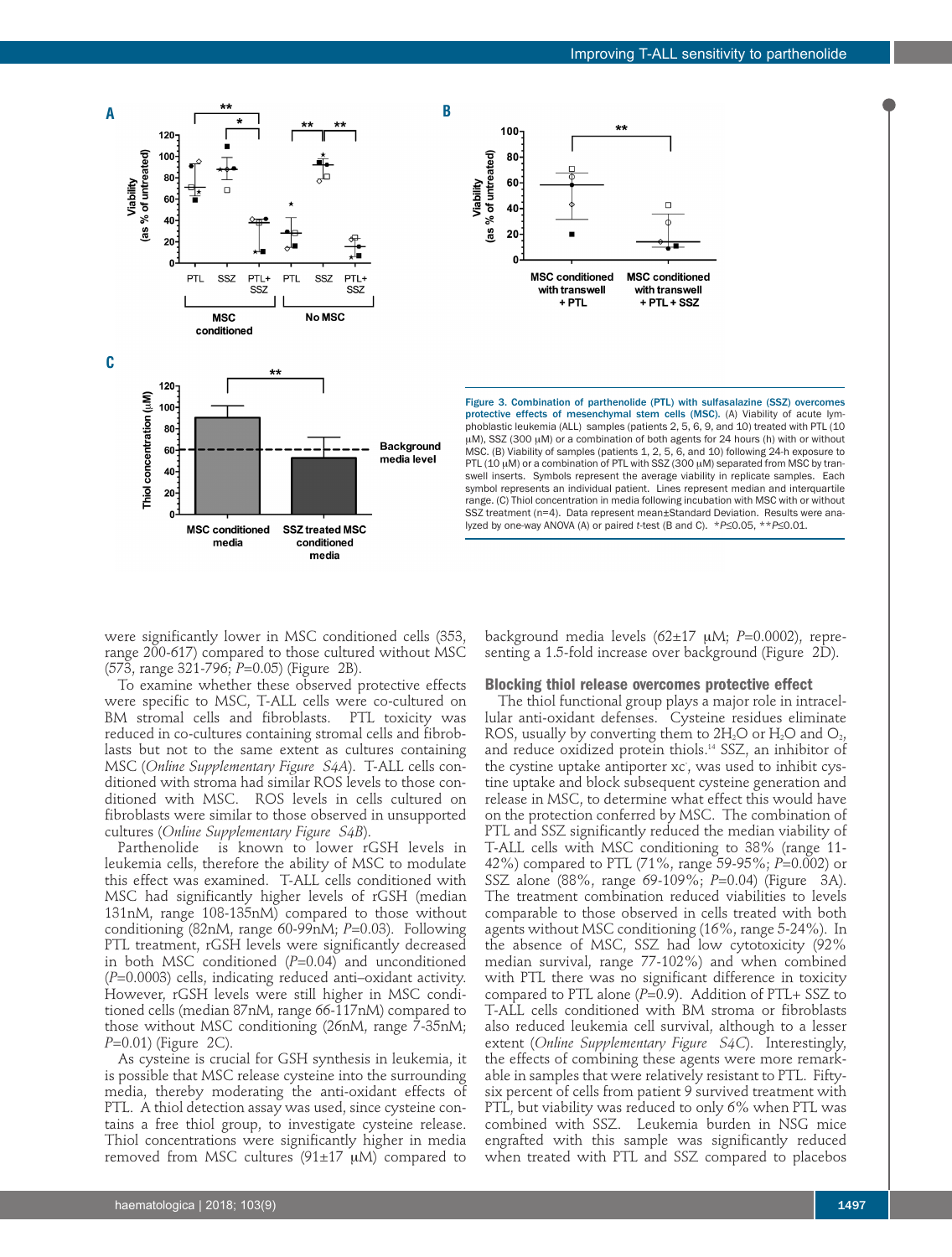



(*P*<0.0001) (*Online Supplementary Figure S5*). Using SSZ alone and in combination with PTL had minimal effects on normal hemopoietic cells (*Online Supplementary Figure S6*).

In transwell experiments, using SSZ with PTL abrogated the protective effects of MSC support, reducing T-ALL survival from 58% (range 20-71%) to 14% (range 9-43%; *P*=0.01) (Figure 3B). Media harvested from cultures of SSZ treated MSC contained thiol levels similar to background media (53±19 μM *vs*. 61±10 μM, respectively). In contrast, media from untreated MSC contained significantly higher thiol levels (90±11μM; *P*=0.005) compared to media from SSZ treated cells, representing a 1.5-fold increase over background media (Figure 3C).

As a second approach to block the cystine uptake antiporter xc , and thereby prevent cysteine release from MSC, xCT was targeted with siRNAs. Relative gene expression levels of xCT were significantly lower in MSC 48 h after transfection with either siRNA 1 (17 $\pm$ 9%) or siRNA 2  $(9\pm4\%)$  compared to scramble control siRNA (*P*≤0.0001) (*Online Supplementary Figure S7A*). Protein available from xCT siRNA-1 showed a significant reduction in xCT expression (3±0.1%) relative to scramble control levels quantified by western blotting densitometry (*P*=0.002) (*Online Supplementary Figure S7B*).

The viability of PTL treated T-ALL cells, co-cultured with MSC treated with xCT siRNA-1 (27%, range 3-28%) or -2 (35%, range 24-42%), was significantly lower than cells co-cultured with scramble control MSC (49%, range 46-72%; *P*<0.05) (Figure 4A). As siRNA-1 provided the best reduction in MSC protection, it was selected for further experiments. When transwell inserts were used to separate xCT knockdown MSC from T-ALL cells, the median viability after PTL treatment was significantly

lower (13%, range 7-30%) compared to scramble control MSC cells (24%, range 15-74%; *P*=0.05) (Figure 4B). Scramble control MSC media had a significantly higher thiol concentration (86 $±2$  μM) compared to media harvested from xCT knockdown MSC (46±1 μM; *P*=0.002) (Figure 4C). Media from xCT knockdown MSC did not show any increase in thiol levels above background media  $(53\pm1 \mu M)$ .

ANOVA (A) or paired *t*-tests (B and C). \**P*≤0.05, \*\**P*≤0.01.

To confirm that the observed effects of interfering with xCT were a result of blocking cystine uptake, and not a result of toxicity, the viability and morphology of treated MSC were assessed. Treatment with PTL, SSZ or both agents in combination had no effect on the viability and confluency of MSC (*P*≥0.37) (Figure 5A) nor did siRNA treatment (*P*≥0.82) (Figure 5B and *Online Supplementary Figure S8*). This was also confirmed by flow cytometry (Figure 5C).

### **Discussion**

 $100<sub>7</sub>$ 

80

60

 $\Box$ 

To date, PTL is the only drug that has been shown to be capable of completely eradicating childhood ALL in NSG xenografts, as a single agent.8 Most studies, using such models, report reduction in leukemia burden but levels often increase on cessation of treatment. Consequently, there is much interest in the application of PTL for cancer therapy. Several groups are developing strategies to improve the bioavailability of PTL, without having detrimental effects on its pharmacokinetic properties.<sup>15-19</sup> PTL can be successfully sequestered into nanoscopic vectors which can achieve equivalent toxicity to unmodified PTL.<sup>16</sup> <sup>18</sup> Nanoparticle PTL formulations can be used *in vivo* at 40 fold lower doses with 20-fold lower administration fre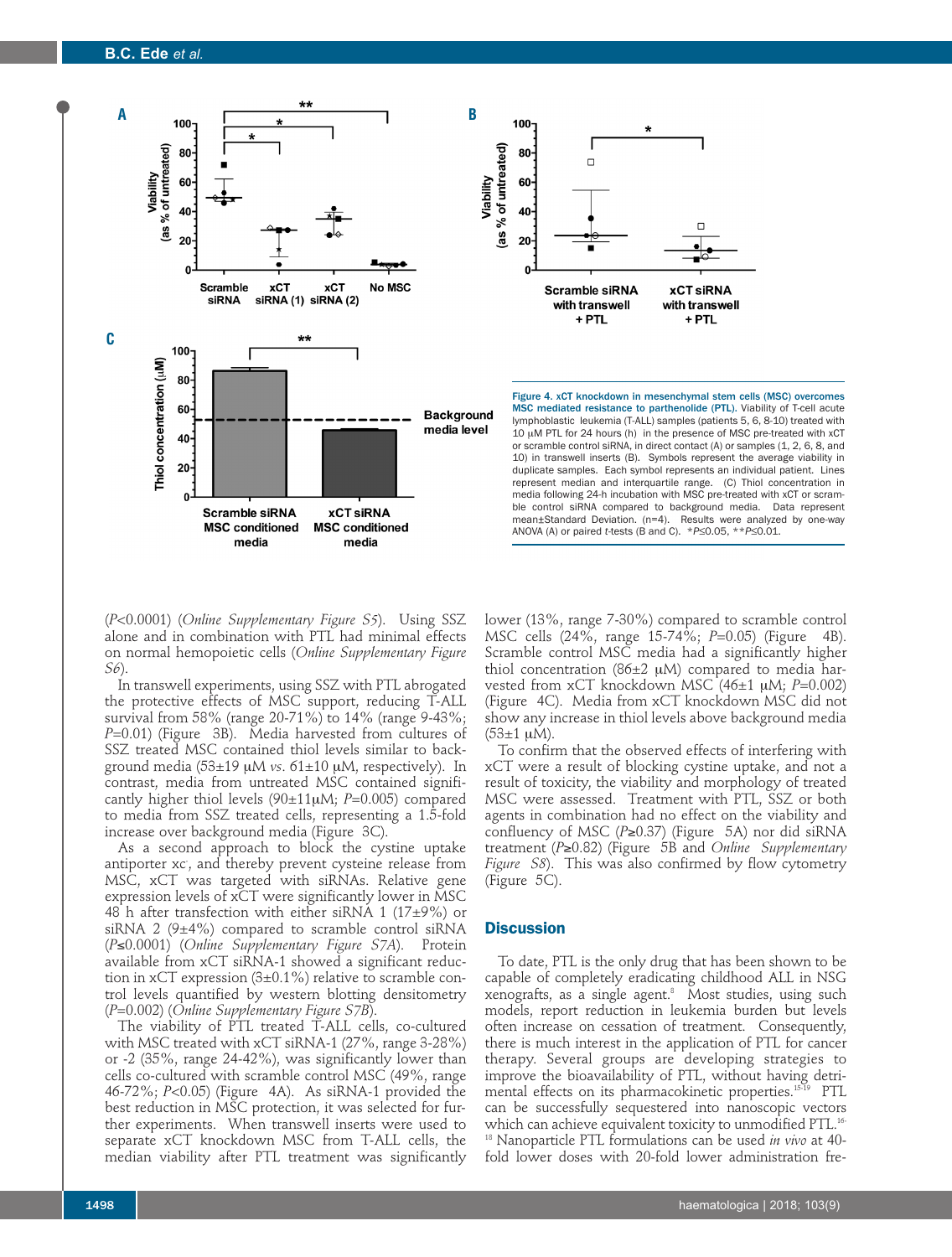nification) following treatment with PTL (10 μM), pre-treated with xCT, or scramble control siRNA. (C) Viability of MSC following treatment with PTL (10 μM) and SSZ (300 μM), or PTL after pre-treatment with xCT siRNA, measured by flow cytometry. Treatment with 70% ethanol served as a positive control for inducing toxicity. Data represent mean±Standard Deviation (n=3). Live cell counts by fluorescence microscopy were calculated using the ImageJ particle analysis software. Results were analyzed by one-way ANOVA (A-C). \*\*\**P*≤0.001.

quency than standard PTL.<sup>16</sup> Some of these delivery systems are inexpensive and formulations are readily scalable.18 Consequently, they should facilitate the use of PTL at clinically relevant doses. However, the efficacy of many therapeutic drugs may be compromised by the host BM microenvironment. Therapy-induced niches, which protect leukemia cells against standard first-line induction agents, have been described in ALL.<sup>12,20</sup> In the present study, we investigated whether resistance to PTL, reported in a minority of T-ALL cases,<sup>8</sup> may be conferred by BM-derived MSC.

+ PTL

**Ethanol** 

PTL + SSZ xCT siRNA

**C**

Viability<br>(as % of untreated)

Live cell number / field

800

600

400

200

 $120 100 -$ 

**Untreated** 

*In vitro* PTL treatment reduced viability of T-ALL cells to less than 30%, confirming previous results in a separate cohort of pediatric cases.<sup>8</sup> While there were differences in the responses of individual patient samples, there was no correlation between PTL cytotoxicity with karyotype or MRD risk status, which may be a result of the heterogeneous nature of this disease. PTL was shown to increase ROS stress and lower rGSH levels in T-ALL. The antioxidative compound NAC blocked ROS upregulation and diminished PTL cytotoxicity, suggesting that PTL toxicity is, at least in part, related to ROS stress in T-ALL. These findings concur with reports of increased ROS stress in primary AML and CLL cell lines following PTL treatment.<sup>6,21,22</sup>

The protective effect provided by NAC may be attributed to the role of cysteine as the rate limiting amino acid in rGSH production.23 Reduction of cystine to cysteine and subsequent supply to leukemia cells is crucial for GSH synthesis in these cells. GSH levels elevate the anti-oxidative capacity of cells, which may provide protection against PTL. In AML and breast cancer, populations of cells endure lower levels of ROS stress and these cells are more resistant to therapy.<sup>24,25</sup> It is unclear whether ROS is actively eliminated by rGSH or if PTL directly interacts with rGSH, leading to a reduction in anti-oxidative capacity and increased ROS accumulation. One function of rGSH is to detoxify cells from reactive electrophiles,<sup>26</sup> which PTL contains in the

form of an a,β-unsaturated carbonyl group. PTL can directly interfere with rGSH synthesis in AML, causing depletion of rGSH, allowing ROS levels to increase.<sup>21</sup> Whether PTL directly blocked rGSH synthesis was beyond the scope of this study. However, it is evident that ROS levels increased and rGSH levels dropped, putting the cells under higher levels of stress, which is likely to drive apoptosis.

As these data indicate that ROS levels may be linked to PTL cytotoxicity, it is possible that the BM microenvironment provides resistance to drug activity by protecting leukemia cells from ROS stress. CLL cells had decreased sensitivity to the ROS inducing agents fludarabine and oxiplatin when co-cultured with BM stromal cells.<sup>9</sup> Chemoprotection was derived from the generation and release of cysteine by stromal cells for uptake by CLL cells. The BM microenvironment can also play a role in leukemia drug resistance, mediated by a diverse set of mechanisms, both by direct cell adhesion<sup>11,13,27</sup> and/or soluble factor release.12,20,28,29 In this study, the protective effects of MSC against PTL toxicity were related to decreases in ROS stress and preserved rGSH levels, suggesting that MSC increased the anti-oxidative stress capacity of T-ALL cells and thereby conferred resistance to PTL. To eliminate variability, MSC were generated from a single normal BM donor, allowing direct comparison of the effects on the patients' samples. This may have introduced bias but our results are consistent with those reported in CLL.<sup>9</sup> These data also suggest that protection is provided by one or more secretable factors, as preventing direct contact with MSC still provided T-ALL cells with protection against PTL. However, protection was not to the same extent as observed in direct contact, suggesting involvement of other factors.

Mesenchymal stem cell conditioned media contained significantly higher levels of thiols, an important feature of the anti-oxidative compound cysteine, compared to unconditioned media. A key mechanism by which normal cells synthesize cysteine is *via* intake of extracellular cystine

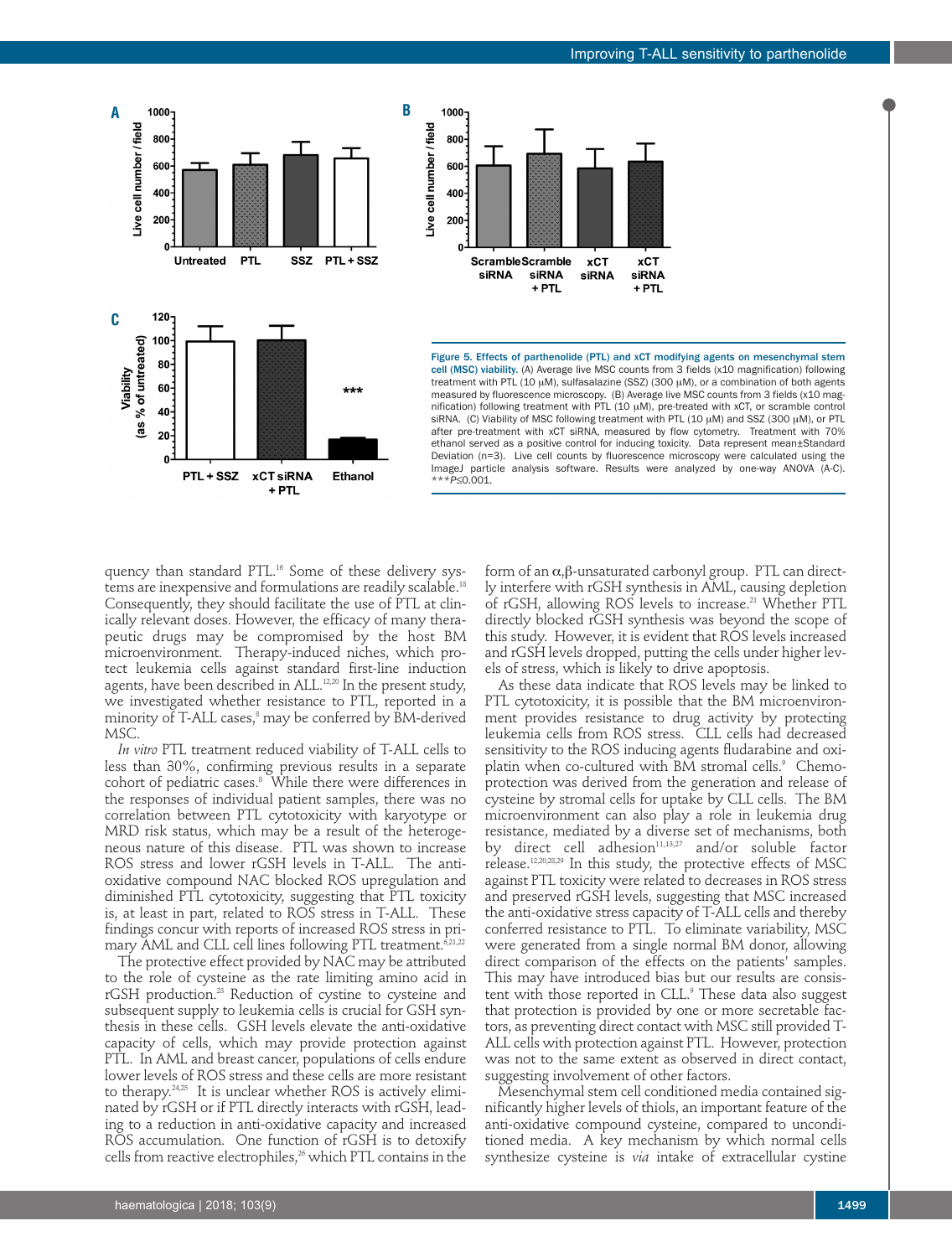**B.C. Ede** *et al.*



Figure 6. Proposed mechanism of action of parthenolide (PTL) and the protective effect provided by mesenchymal stem cells (MSC). PTL causes apoptosis by increasing reactive oxygen species (ROS) stress and decreasing reduced glutathione (rGSH) resulting in death of T-cell acute lymphoblastic leukemia (T-ALL) cells (A). MSC express high levels of the cystine glutamate antiporter xc-, facilitated by the antiporter protein xCT. Extracellular cystine is taken up by MSC and reduced into cysteine. Cysteine is released into the extracellular space for uptake by T-ALL cells, blocking ROS induction and preventing apoptosis (B). Blocking the xCT system using sulfasalazine (SSZ) or siRNA reduces protective effects provided by MSC (C).

using a specialized amino acid transport mechanism known as the xc– system.14 The system specifically mediates cystine and glutamate exchange across the cell membrane and is comprised of two subunits: the light chain transporter subunit SLC7A11 (or xCT) and the heavy subunit SLC3A2 (4F2hc).30,31 Cysteine is unstable outside of cells and is rapidly oxidized to form a disulphide bridge with another cysteine amino acid, forming cystine. However, upon entry into the cell, cystine enters a stronger reducing environment and is converted into cysteine. Blocking xc– activity with a small molecule inhibitor, SSZ,<sup>32</sup> or by knockdown of the xc<sup>-</sup> light chain component xCT, prevented thiol release and significantly reduced MSC protection to levels close to those observed in cells without MSC support. In addition, leukemia cell survival in a PTL resistant case was significantly decreased when SSZ or xCT siRNA were used to block xc– activity. Furthermore, PTL and SSZ treatment *in vivo* resulted in significantly reduced leukemia burden in engrafted NSG mice compared to controls. Similar results have been reported in BCP-ALL, where cell viability was diminished in a subset of patients following treatment with cysteine dioxygenase, which catalyzes conversion of cysteine into cysteine sulfinic acid, thereby bypassing GSH synthesis.33 Together, these findings indicate that MSC release cysteine, which confers a survival advantage on leukemia cells. The functional contribution of thiols was further confirmed by the demonstration that T-ALL cells exposed to the thiol containing compound NAC, at an equivalent thiol concentration to that in MSC conditioned media, were more resistant to PTL. The fact that there was still a small protective effect against PTL after interfering with the xc- system, indicates that cysteine release may not be the sole protective mechanism in these experiments. A recent study found that ALL cells release extracellular vesicles that can be taken up by MSC, causing a shift to glycolysis metabolism. The switch to glycolysis led to an increased release of the metabolite lactate, which might be used as an additional source of energy by leukemia cells and confer chemoresistance.<sup>34</sup>

While MSC are a fundamental component of the BM niche, and contribute to its formation *in vivo*, other stromal

cells may have a role in leukemia maintenance and protection from therapeutic agents. We demonstrated that BM stromal cells and fibroblasts also conferred protection against PTL. ALL cells themselves can alter the endosteal and vascular compartments of the niche<sup>12</sup> and induce apoptosis of osteoblast cells.17 The remodelled niche is dynamically transient and on exposure to chemotherapeutic agents, ALL cells can release CCL3 and cytokines TGF-β1 and GDF15, conferring chemoresistance by activating the TGF-β signaling pathway.12 It may be possible to overcome this resistance by disrupting the interactions between leukemia cells and the BM environment.

This is the first report demonstrating MSC provide a protective effect to T-ALL cells against PTL. Moreover, we have shown that targeting the xc- system can overcome this effect (see overview in Figure 6), adding to the evidence that targeting xc– enhances the efficacy of anti-cancer agents in leukemias<sup>9</sup> and in several solid cancer models.35-38 MSC viability was unaffected by PTL and targeting xc- , so damage to this important element of the BM environment<sup>39,40</sup> should be minimal. A logical progression of this work will be determining whether the effects of PTL, or indeed current chemotherapeutic agents, *in vivo* can be enhanced using an xc- inhibitor like SSZ. Furthermore, with developments in nanoscopic drug delivery vectors, it may be possible to use dual loaded (PTL+SSZ) nanovectors to overcome selective patient resistance towards one drug and the chemoprotective effects of the leukemia microenvironment *in vivo.*

#### *Acknowledgments*

*The authors would like to thank Dr Jeremy Hancock, Mr Paul Virgo and staff of Bristol Genetics Laboratory, Southmead Hospital for excellent technical assistance. We also thank Elinor Curnow, Statistics and Clinical Studies, NHS Blood and Transplant, consultants and oncology staff at Bristol Royal Hospital for Children. We are grateful to the patients and their families who gave permission for their cells to be used for research. This work was supported by a generous donation from Mr Richard Cunningham and by grants from the Department of Health and NHS Blood and Transplant.*